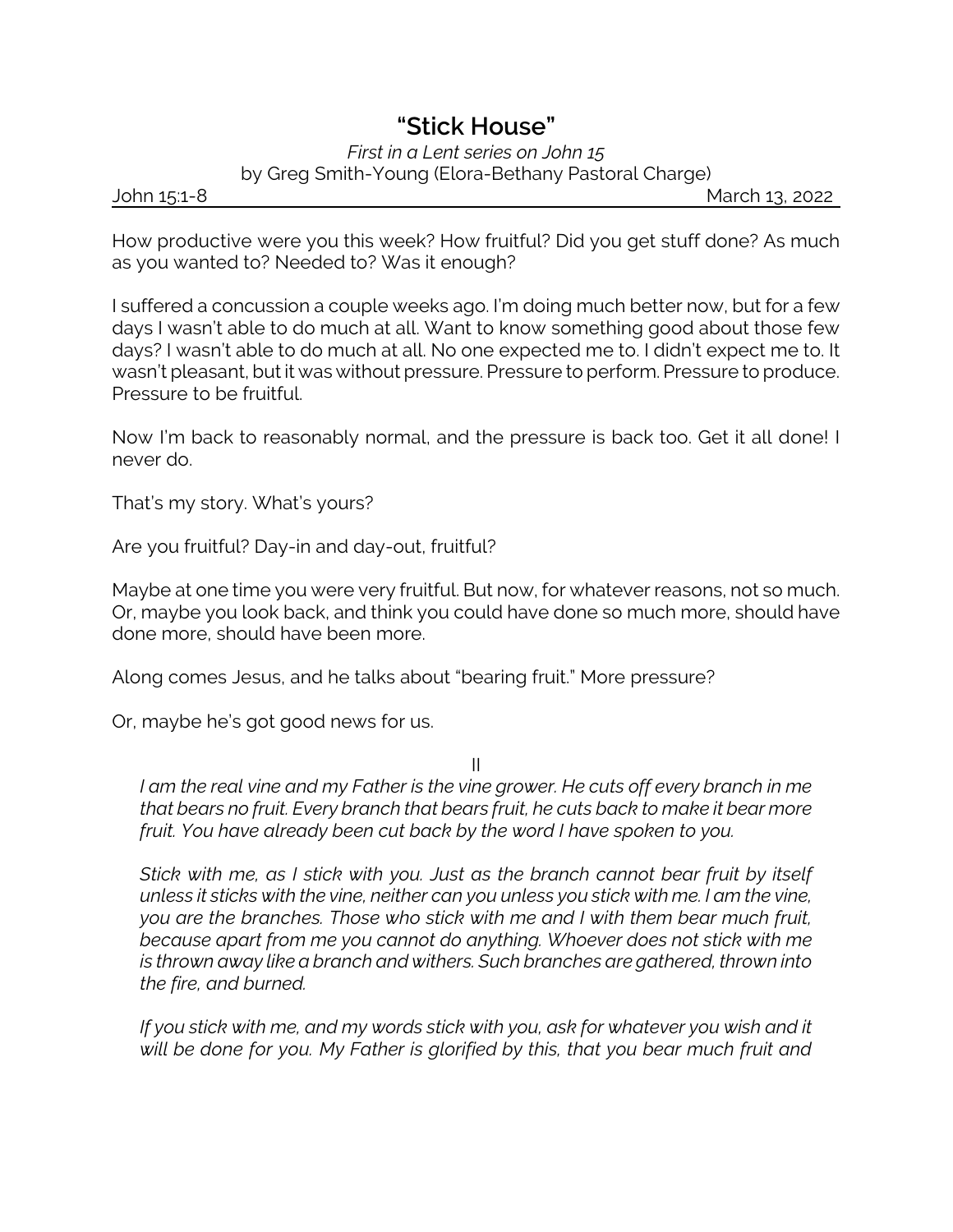*become my disciples.*<sup>1</sup>

III

It's Jesus' last night with his closest disciples. Within hours he'll be betrayed, abandoned, arrested, denounced, condemned, tortured, and executed. He knows this. He's getting them ready. He's getting us ready.

Jesus has washed his disciples' feet, that act of the lowliest carried out by our Lord. He's told us to act for one another with that same attitude: service and self-giving.

Now he is talking. He's already said a bunch. We're jumping in mid-conversation. He is saying goodbye to them and us . . . but not really. He is comforting them and us . . . but not only. He is sending them and us, giving us marching orders for our mission . . . and he'll be on mission with us.

You see, it doesn't end with Jesus, because he does not end. (We'll get a pretty strong sign of that on Easter morning). We are with him. We can be more with Jesus after his death and resurrection, than they were right then, in that room, eating from the same bowl.

Get this. We can be more fruitful than they were. More even than Jesus was! He said so. 2 Yes, that's you! More fruitful than Jesus. You! Us!

Now do you feel pressure?

Don't! Think about where you are living. A vine.

IV

*"I am the vine,"* says Jesus.

A vine. A plant that spreads out stems. They call them "runners," though they don't. They crawl over-ground, or climb up trees, walls, and things like that. Many plants work this way, like grapes, ivy, and pumpkins.

<sup>1</sup> I've adapted the NRSV translation.

<sup>2</sup> Earlier in the same conversation, Jesus said, "Do you not believe that I am in the Father and the Father is in me? The words that I say to you I do not speak on my own; but the Father who dwells in me does his works. Believe me that I am in the Father and the Father is in me; but if you do not, then believe me because of the works themselves. Very truly, I tell you, *the one who believes in me will also do the works that I do and, in fact, will do greater works than these, because I am going to the Father.* I will do whatever you ask in my name, so that the Father may be glorified in the Son. If in my name you ask me for anything, I will do it." (John 14.10-14, emphasis added)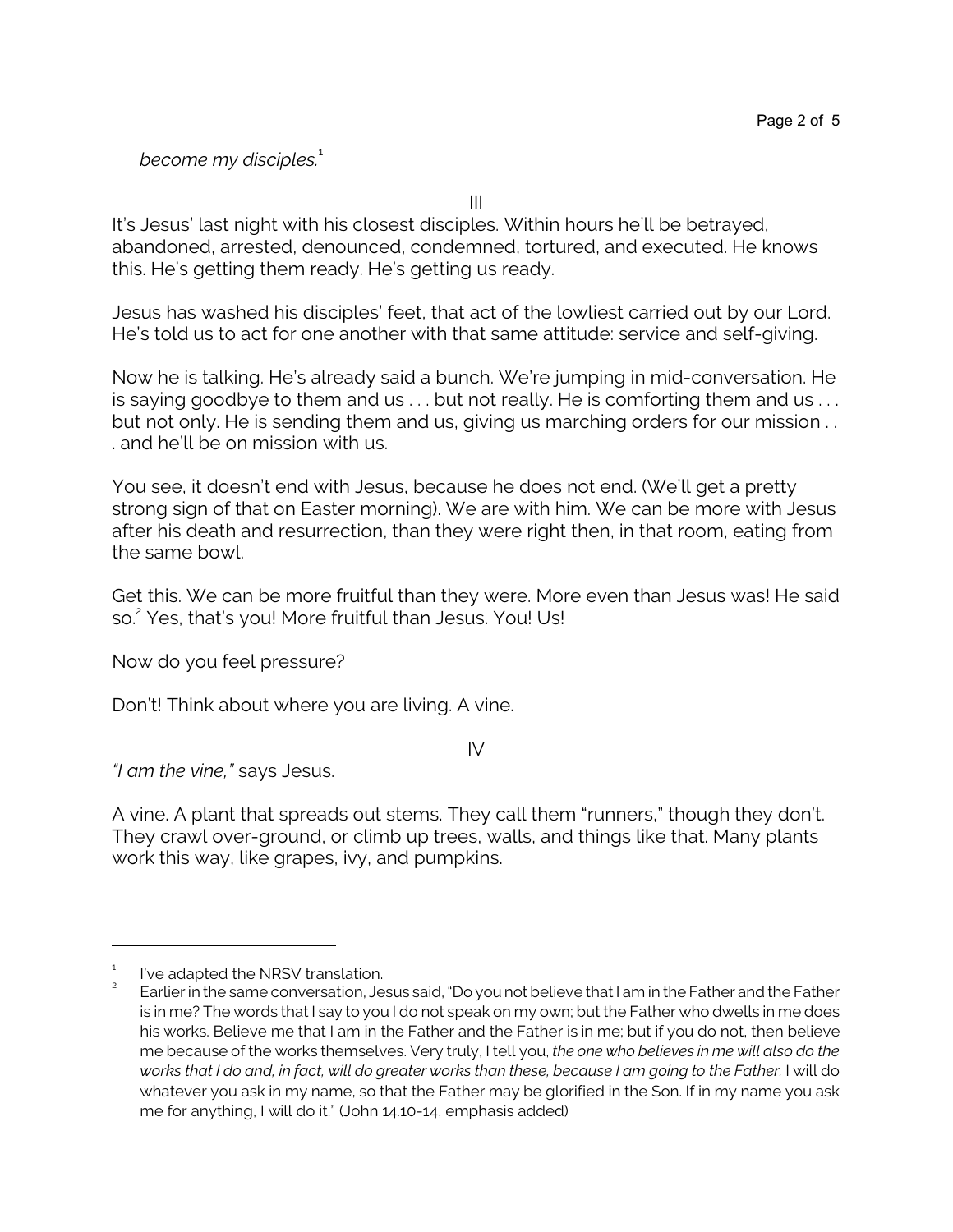In the Jewish Scriptures, Israel often gets compared to a vineyard.<sup>3</sup> The community of God's People is planted, tended by God, growing so it produces wonderful wine. Except, it turns out they are like us. This vine-image always gets used when things have gone wrong. God's People grow unfaithful from God, and turn against God's ways. The Vine abandons its identity and mission. No more fruit.<sup>4</sup>

But now Jesus says, "*I am the real vine.*" All the identity and mission of God's People, Jesus wraps into himself. He is true, he is right, he is authentic and good. All that we are made to be, Jesus is.<sup>5</sup>

We are his branches. This community he is creating, all of us disciples together, we are part of him. This connection between us and Jesus is organic, intimate, and deeply personal. We are who we are, with him.

So we can produce fruit. Is the pressure on?

 $\vee$ 

Imagine I'm holding a vine branch here. We need it to grow fruit. How do we do that?

Commitment! Are you all committed, 100%, to this vine branch making fruit? Yes! Will you give it your best effort? Yes!

We're all going to give more: more time, more passion, more money, more of our talents and abilities. I know we can all count on you.

If you're part of the congregation's leadership team, we're going to need you to put in extra time: more meetings, more reading. You in for that? Of course you are! You are awesome.

Our artists are going to make some wonderful vine-fruit artwork, choreograph a special vine-fruit dance, compose and perform a breathtaking vine-fruit cantata.

We're going to turn our building into a vine-greenhouse.

Me? I'm going to preach extra-hard for this vine branch, twice as long as usual. Amen!

Let's become a fruit-making machine!

<sup>3</sup> See, for example, Psalm 80.1-6; Isaiah 5.1-7; Ezekiel 15. There are many others.

<sup>4</sup> Frederick Dale Bruner, The Gospel of John, A Commentary (Grand Rapids: Eerdmans, 2012), 895.

<sup>5</sup> Ibid, 879.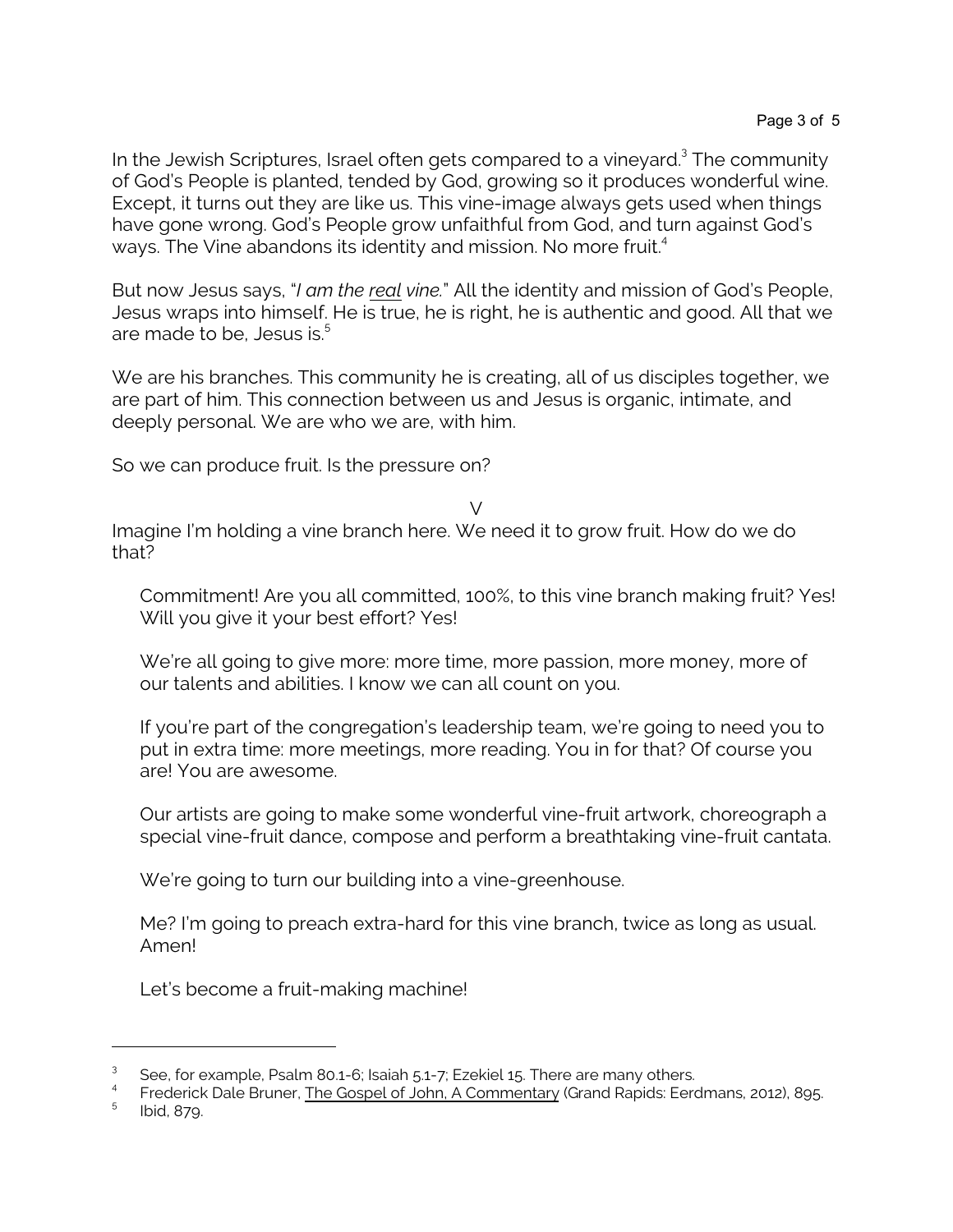We do all this ... and what's happening to the vine branch? Fruit?

Nope. Not a bud.

VI

No matter what we do, a branch unconnected from the vine withers, dies, and dries up. It's good for nothing but kindling. No fruit.

Jesus produces fruit through us, us together as his People. But only as we are part of him. We are profoundly dependent on him. We need to stick with him. Abide.

He's mixing a vine-picture with a home-picture. "Abide" is a "place" word. You "abide" in your "abode." You "house" in your "home." We live in Jesus.

Jesus came and "made his home among us."<sup>6</sup> He comes to where we are. *"Teacher, where are you staying?"* we ask. *"Come and see"* he says. So we go to his place, and remain with him<sup>7</sup>

It's real estate. You know, *"Location. Location. Location."* Where will we abide? Will you make your home with Jesus?<sup>8</sup>

Stay with Jesus. Stick with Jesus. He is our vine-house. Our stick house.

Sticking with Jesus, fruit grows.

VII How do we stay attached to the Vine, stay in Jesus, stick with him?

He tells us. "*If you stick with me, and my words stick with you.* . . ." Another time he said, "If you make your home in my Word, you will be really my disciples; and you will *come to know the truth, and the truth will set you free."* <sup>9</sup>

Free. Is the pressure starting to lift?

We immerse ourselves in Jesus' teachings: what he has said, what he has done, who he is. In our Bible, the Gospel writers have passed them on for us.

These are not simply old words on a page or in our ears. The Holy Spirit brings them alive as we live them together. Other New Testament writers such as Paul figured

<sup>6</sup> John 1.14.

<sup>7</sup> See John 1.38-39.

<sup>&</sup>lt;sup>8</sup> Bruner, 881.

John 8.31-32. See Bruner's translation on p. 882.